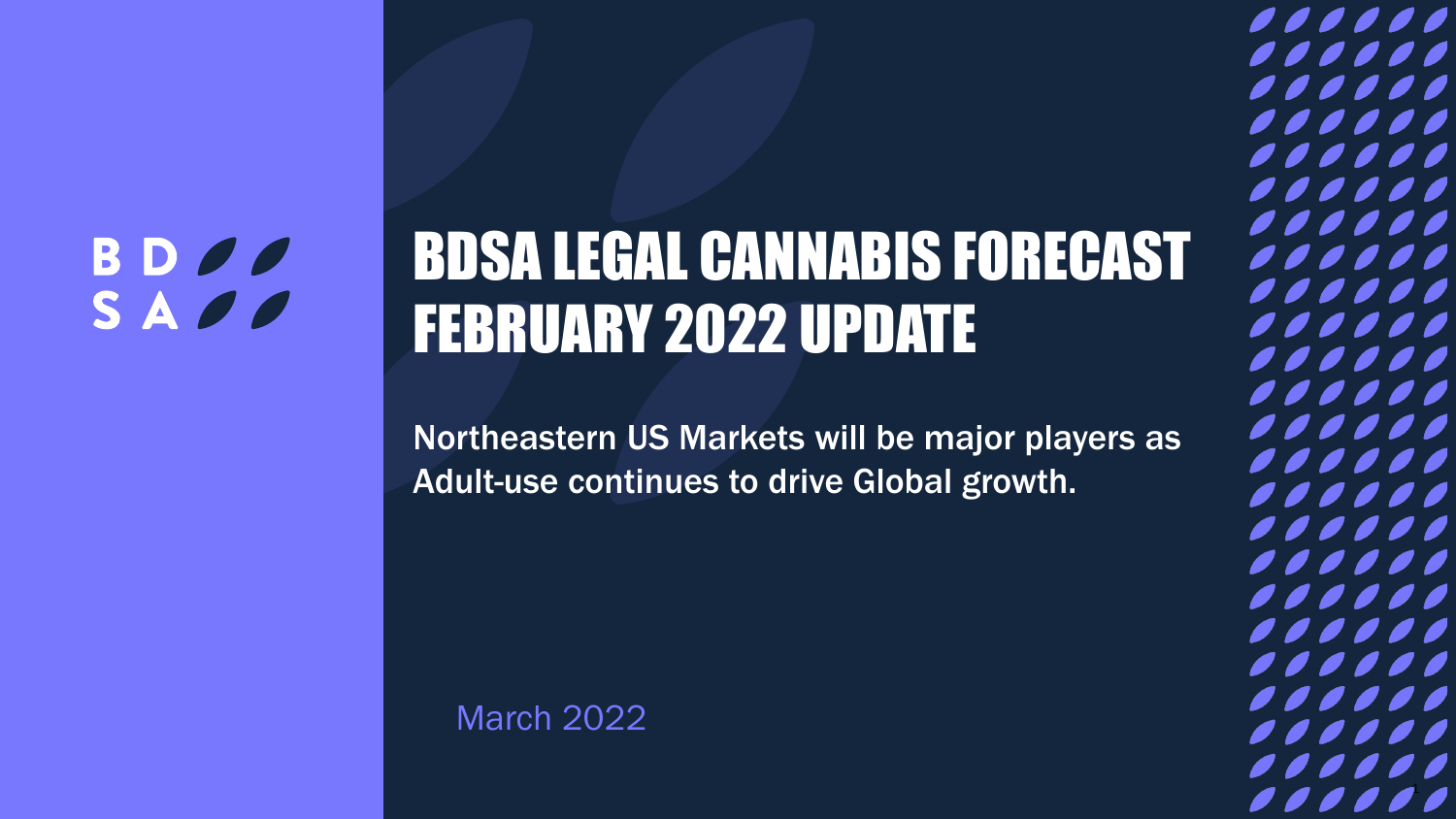

- Key Updates and Take-Aways from BDSA's Newest Market Forecast
- Market Forecast Overview for Legal Cannabis Sales in US, Canada and International Markets
- Resources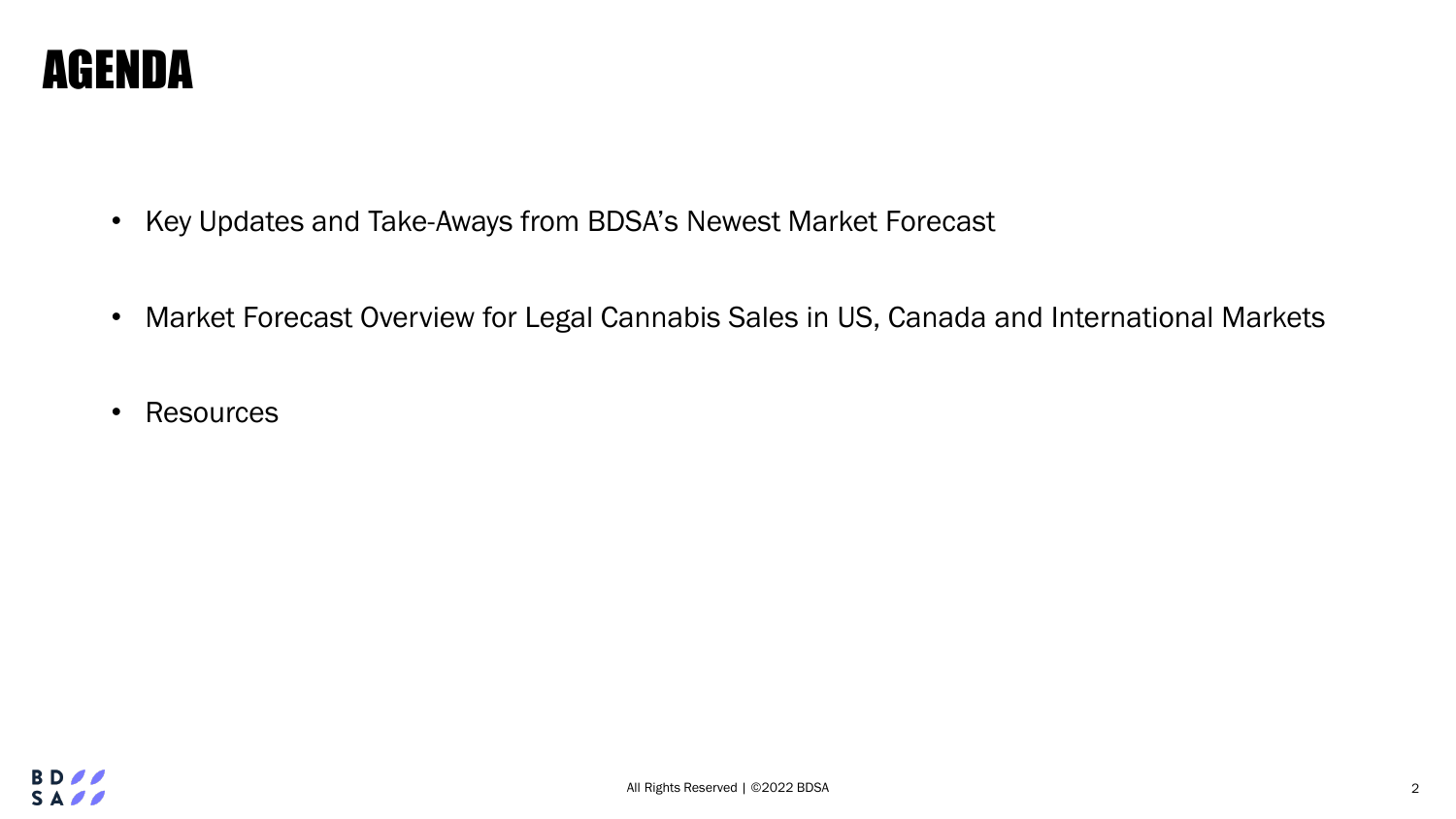### KEY TAKEAWAYS

#### Legal cannabis sales in the US grew briskly in 2021...

- ...though most markets saw second-half weakness following pandemic boost the prior 12 months.
- US growth is forecast to be largely driven by sales increases in Mature markets such as California as well as Emerging markets, especially large Northeast markets like New York and New Jersey.

- Canada growing strongly but slowing. Ontario dominating, Cannabis 2.0 products gaining share.
	- Ontario's share of adult-use grows with its expanding retail footprint.

- International growth led by Germany and Mexico
	- Mexico appears on course to launch adult-use sales in 2023 and Germany could follow in 2024, pending regulatory action.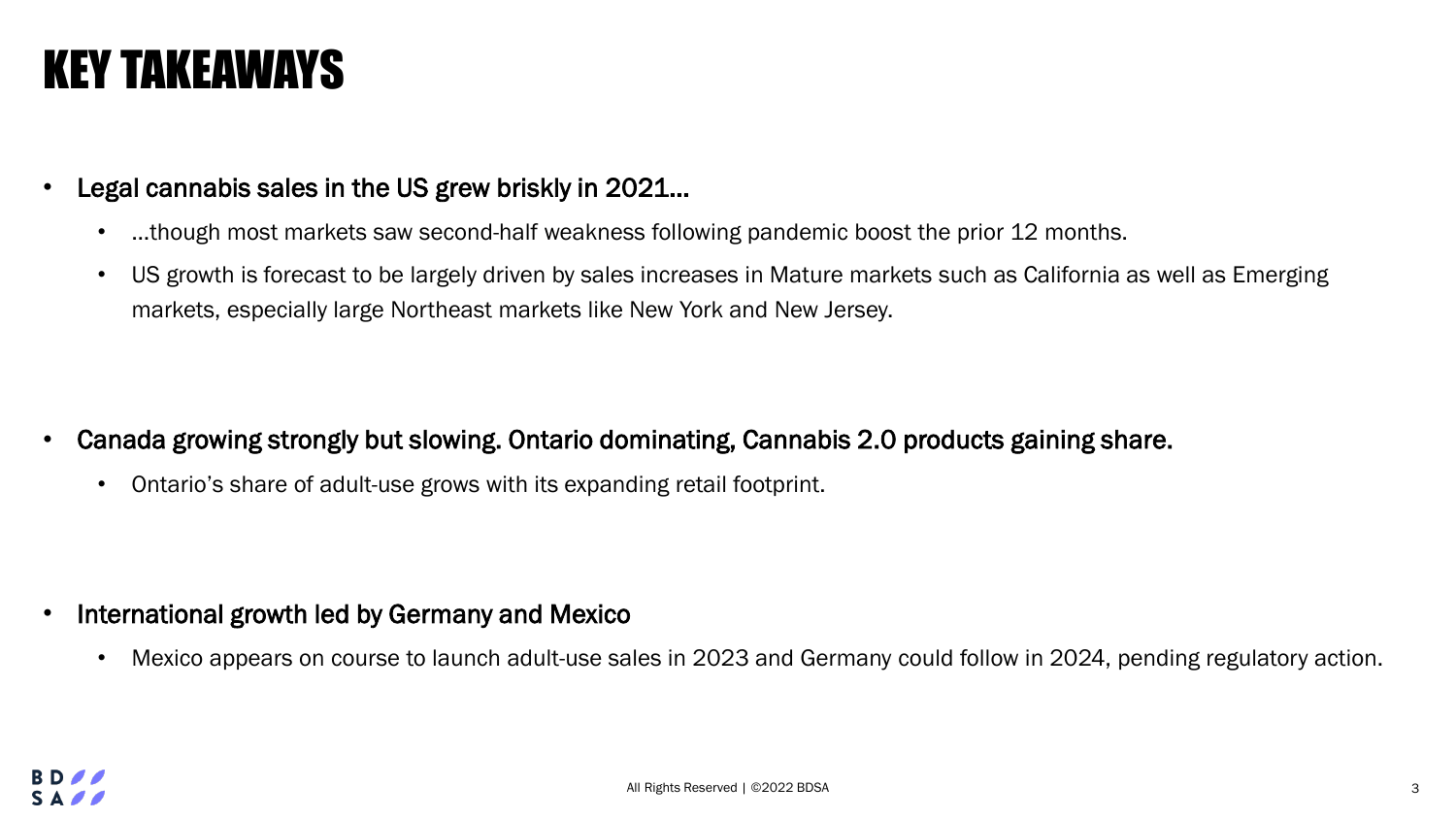### BDSA LEGAL CANNABIS MARKET FORECAST



Source: BDSA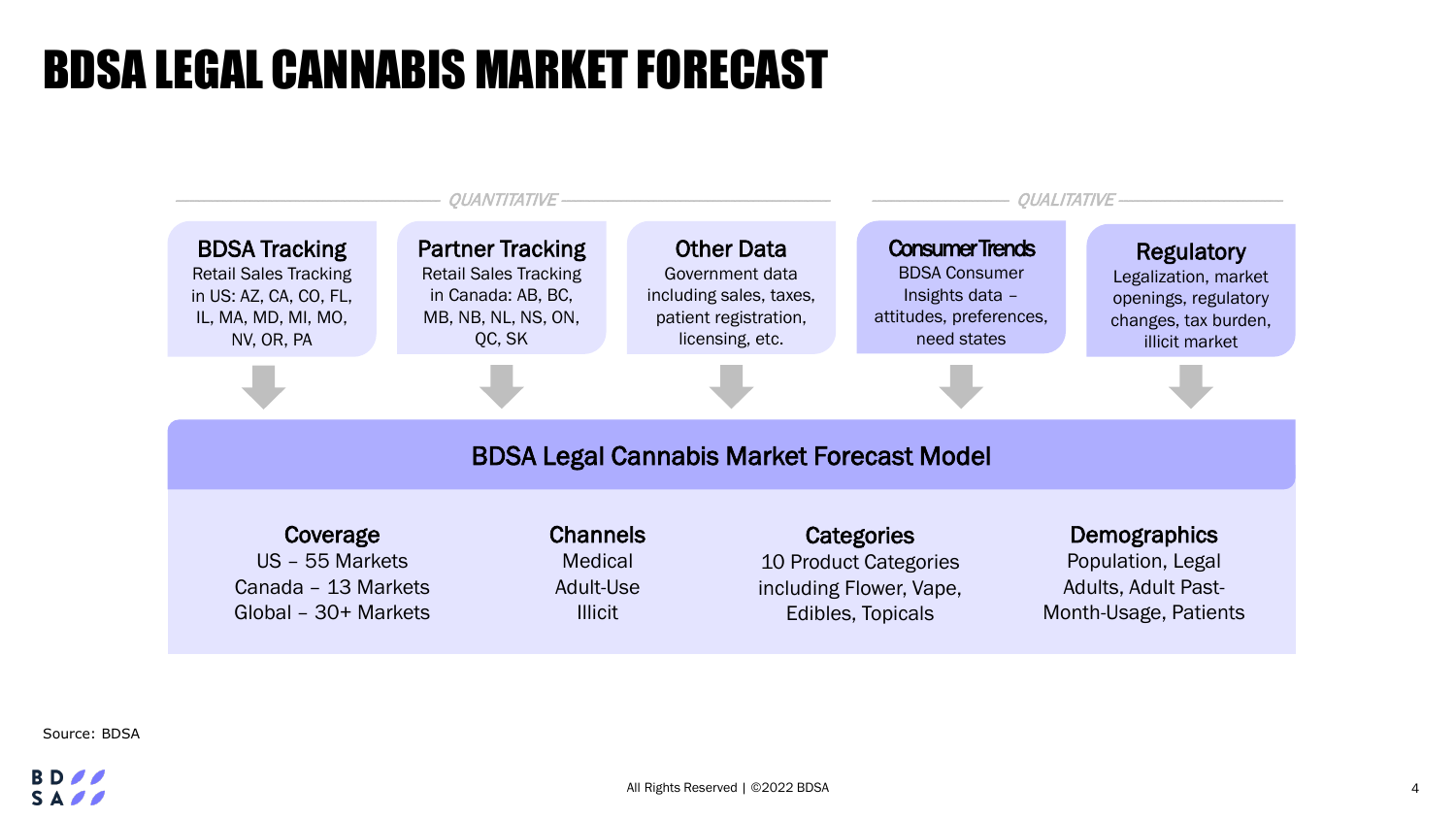

## TOTAL GLOBAL SALES



 $\bullet$   $\bullet$ 

 $\bullet$   $\bullet$ 

 $\bullet$   $\bullet$ 

 $\bullet$ 

 $\bullet$  (

 $\bullet$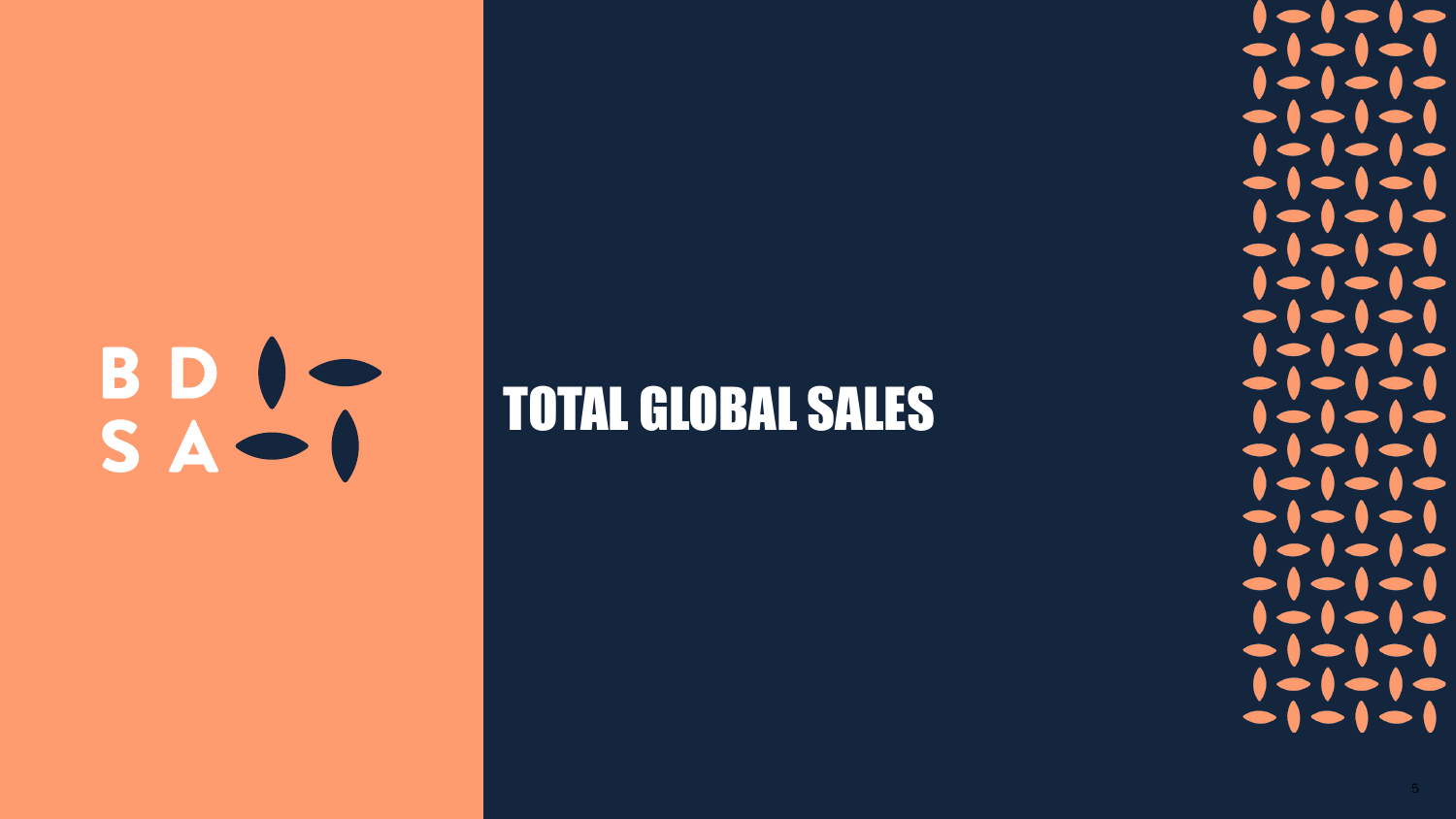### WORLDWIDE LEGAL SPENDING

#### BDSA Global Legal Cannabis Forecast (USD, billions)



**BD** SAPP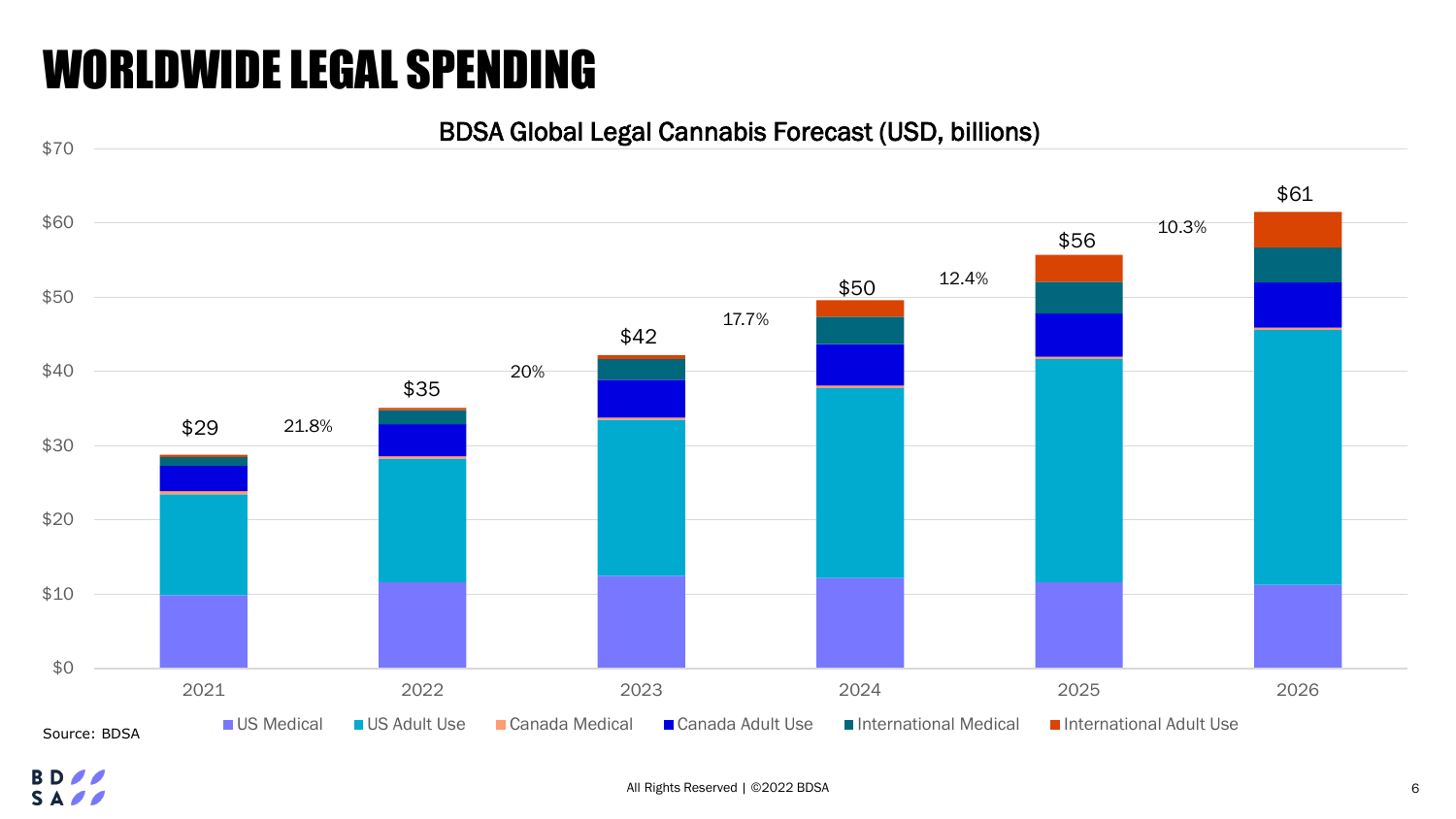### TOP TEN CONTRIBUTORS TO GROWTH



Source: BDSA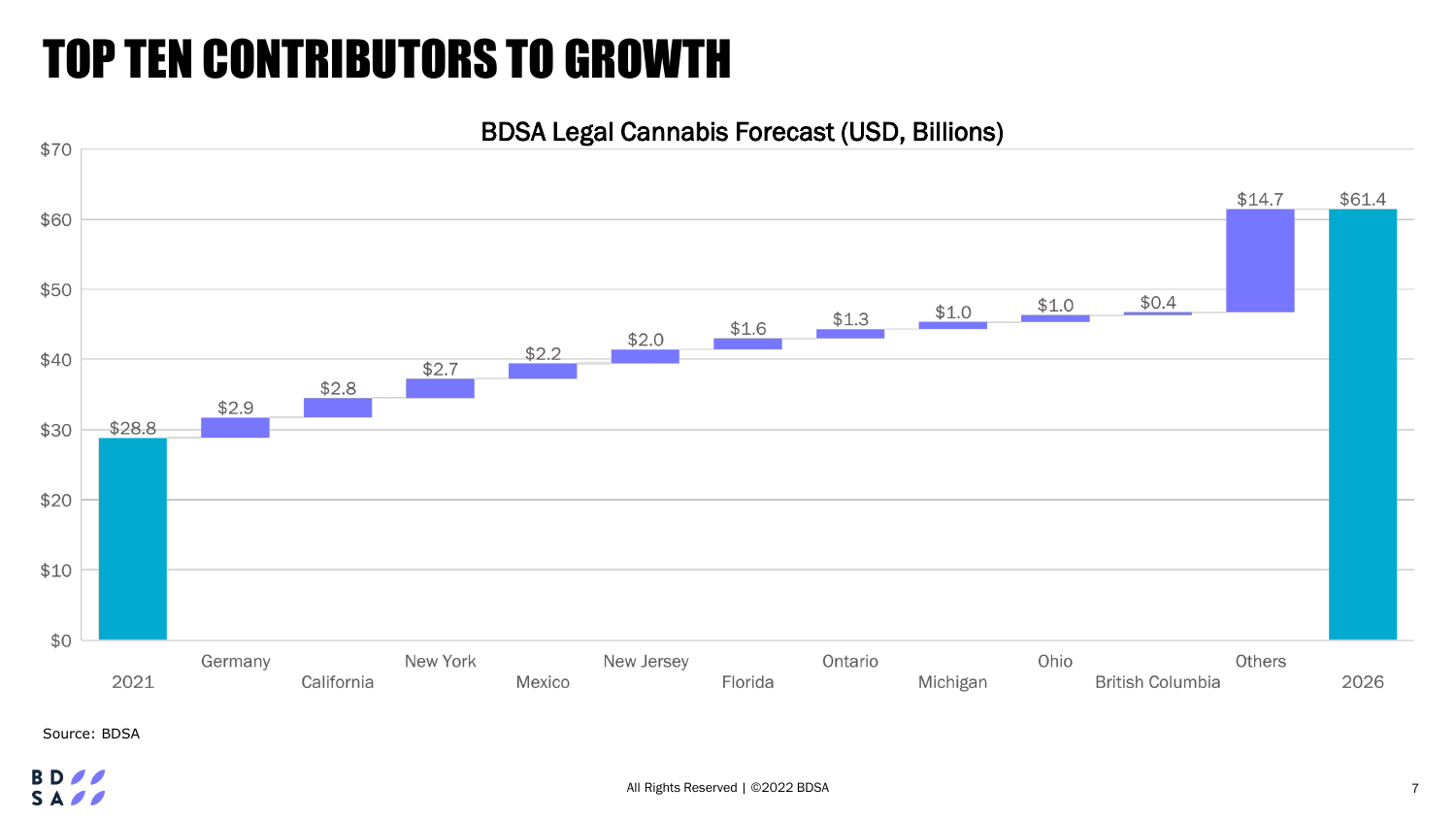

### UNITED STATES

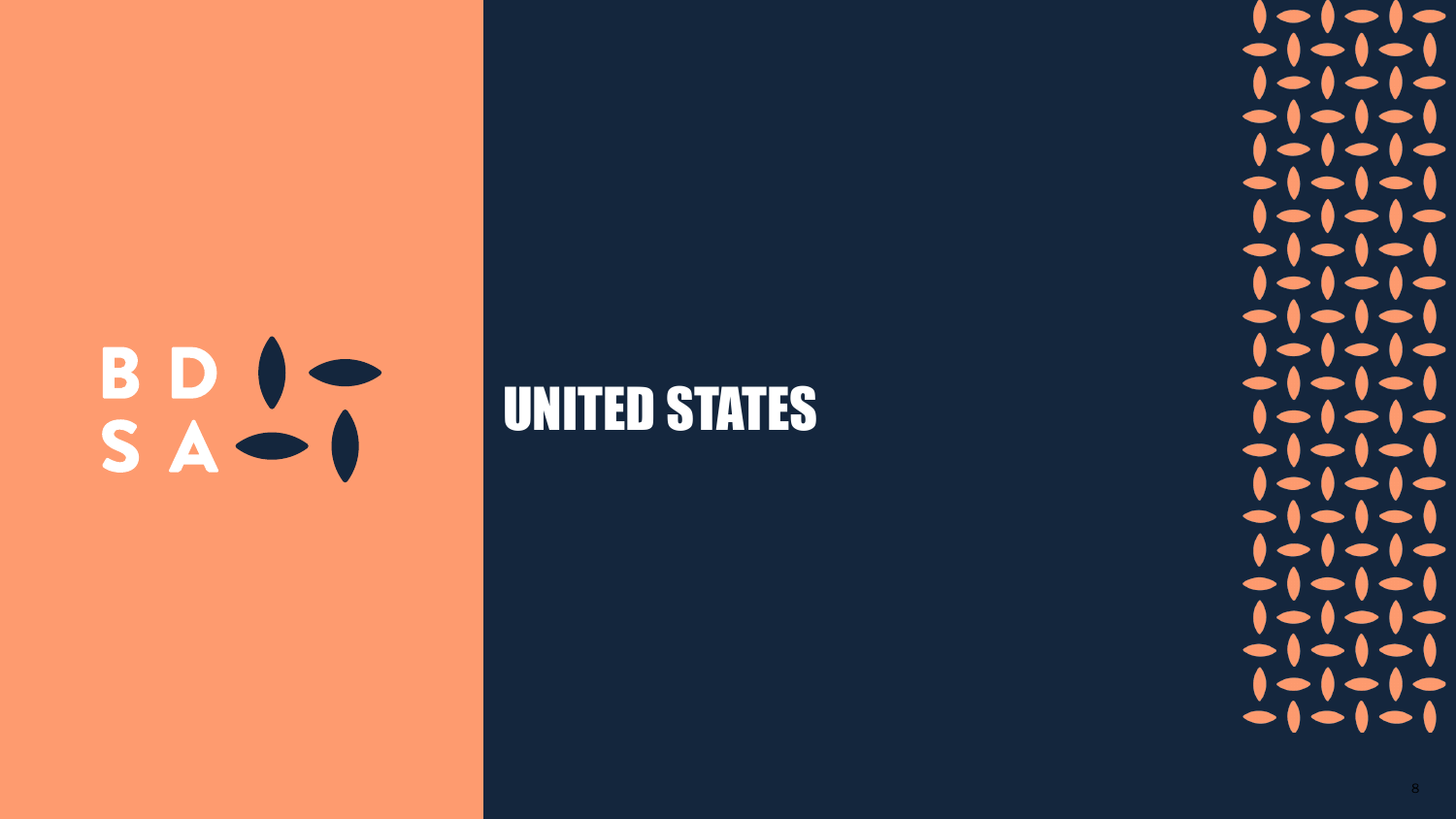### US CANNABIS MARKETS: 2021 RECAP

- Major market changes seen BDSA's Retail Sales Tracking or state data:
	- Several major U.S. legal markets saw unusual weakness in Q3 and Q4 of 2021. BDSA's revised 2021 market numbers and subsequent forecasts. All markets showed some softening but the effect was most noticeable in "maturing" markets such as California, Colorado, Oregon, and Washington.
	- This may be partially due to inflationary pressures and other macro economic impacts including the expiration of pandemic stimulus monies, expanded unemployment benefits, and eviction moratoriums, as well as continued waves of COVID-19 strains.
	- Recently launched markets in early-growth stage less effected than "maturing" markets by 2H2021 slump.
		- IL grew 70% to \$1.8 billion
		- MI grew nearly 156% to \$1.3 billion
		- MO's medical-only market saw unexpectedly strong growth, reaching \$210 million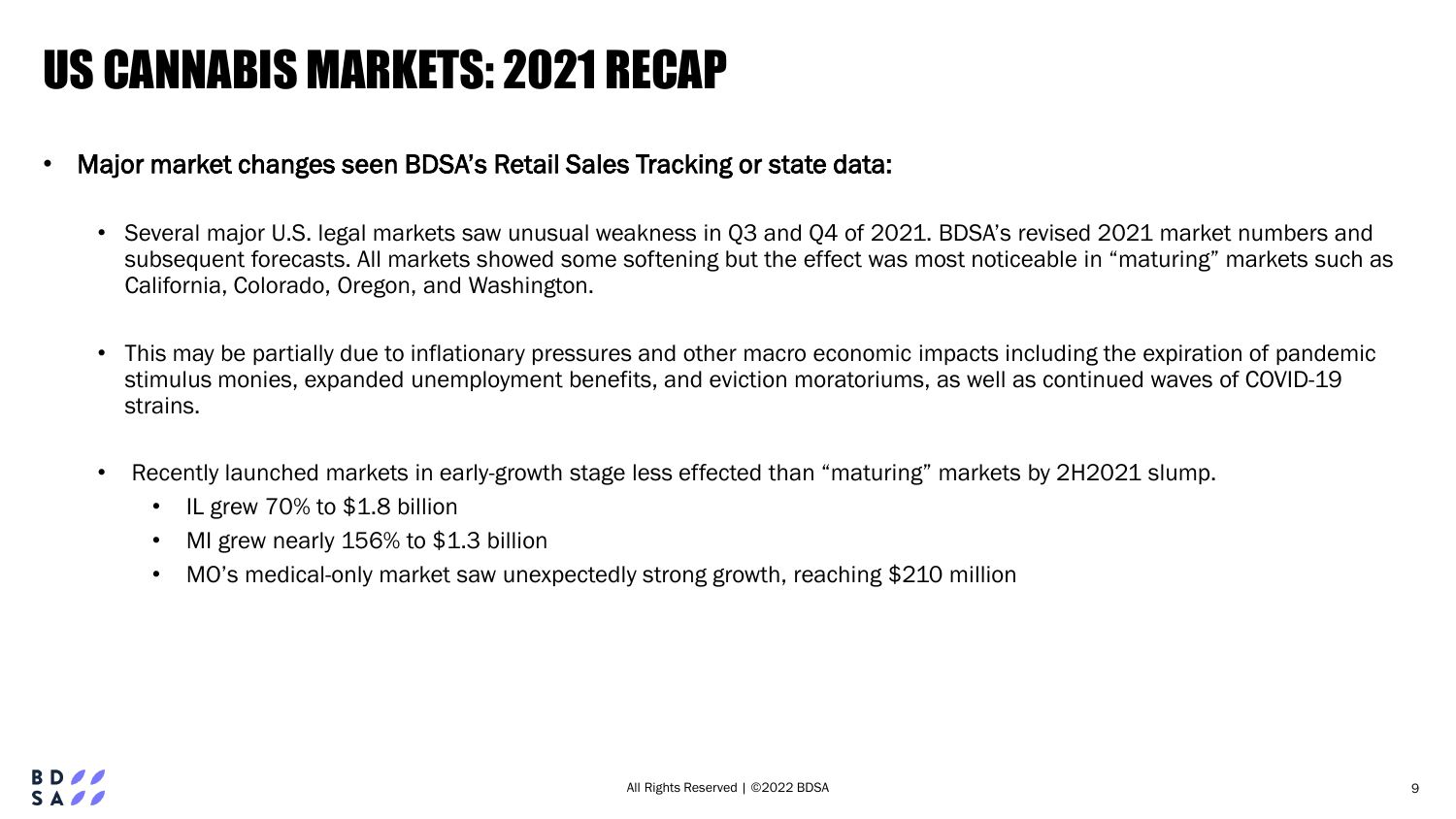### KEY US TAKEAWAYS

- Adult-use markets will continue to drive US growth, with Emerging markets in the Northeast playing a bigger role moving forward.
	- California, which launched adult-use in 2018, remains the largest contributor to overall US sales growth, and is expected to add \$2.8 billion by 2026.
	- MI, IL and MO are all expected to be top ten contributors to overall cannabis sales growth in the US between 2021 and 2026.
	- **Emerging markets from the Northeast** are expected to be among the top ten contributors to total U.S. legal sales by 2026, including New York (+\$2.7 billion), New Jersey (+\$2.0 billion), and Pennsylvania (+\$1.0 billion).
- Non-legal states are rapidly dwindling, and the pace of legalization could increase
	- The latest crop of state medical, and even adult-use bills, are seeing unprecedented bipartisan support.
- Broad federal cannabis legalization is unlikely to happen in the near term
	- Some minor reforms such as fixes to banking and IRS 280e may be rolled into other bills, but This is not expected to change the pace of individual state legalization and availability.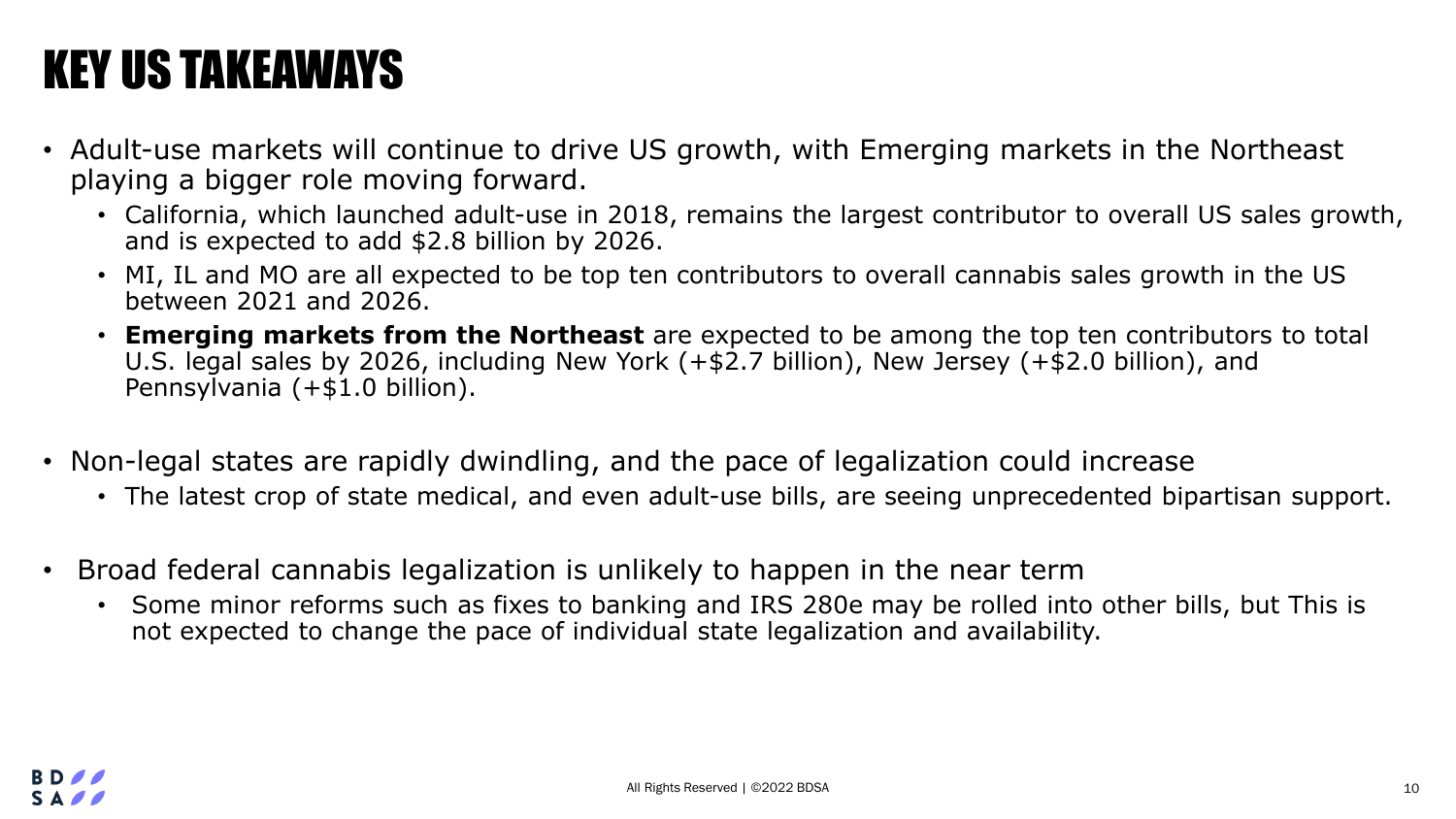### FORECAST MARKET LAUNCH DATES (RETAIL SALES)

#### MEDICAL ADULT-USE

| 2022 | Georgia, Mississippi, South<br>Dakota.<br>US Virgin Islands              | Connecticut, Guam, Montana, New<br>Jersey, New Mexico, Rhode Island,<br>Vermont |
|------|--------------------------------------------------------------------------|---------------------------------------------------------------------------------|
| 2023 | Alabama, Kentucky, North Carolina, South<br>Carolina, Wisconsin, Wyoming | Delaware, D.C., New York, North Dakota, Ohio                                    |
| 2024 | Idaho, Indiana, Kansas, Nebraska,<br><b>Tennessee</b>                    | Florida, Maryland, Missouri,<br>Pennsylvania, South Dakota,<br>Virginia         |

2025

Arkansas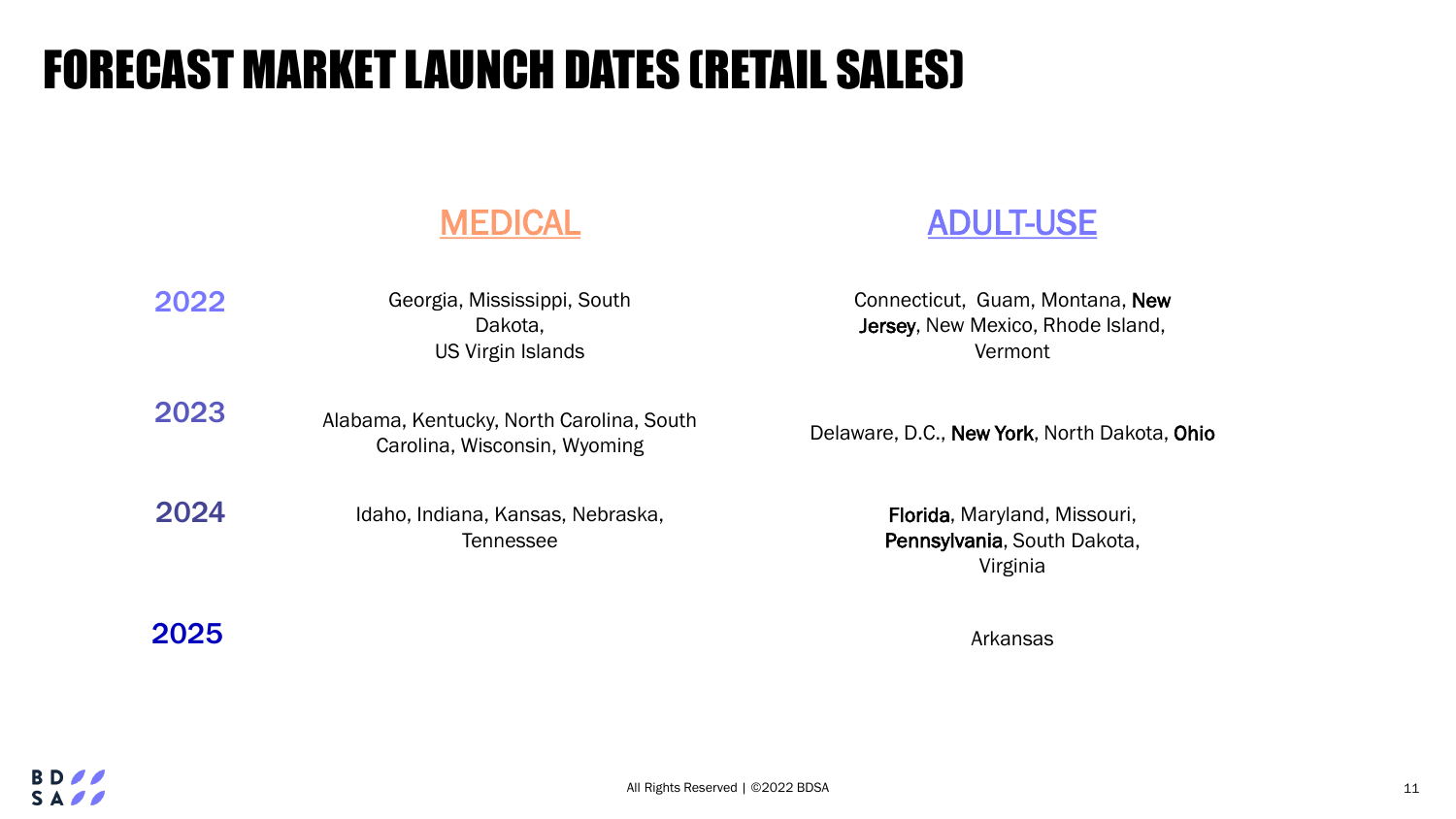### US LEGAL SPENDING

BDSA US Legal Cannabis Forecast (USD, Billions)



Source: BDSA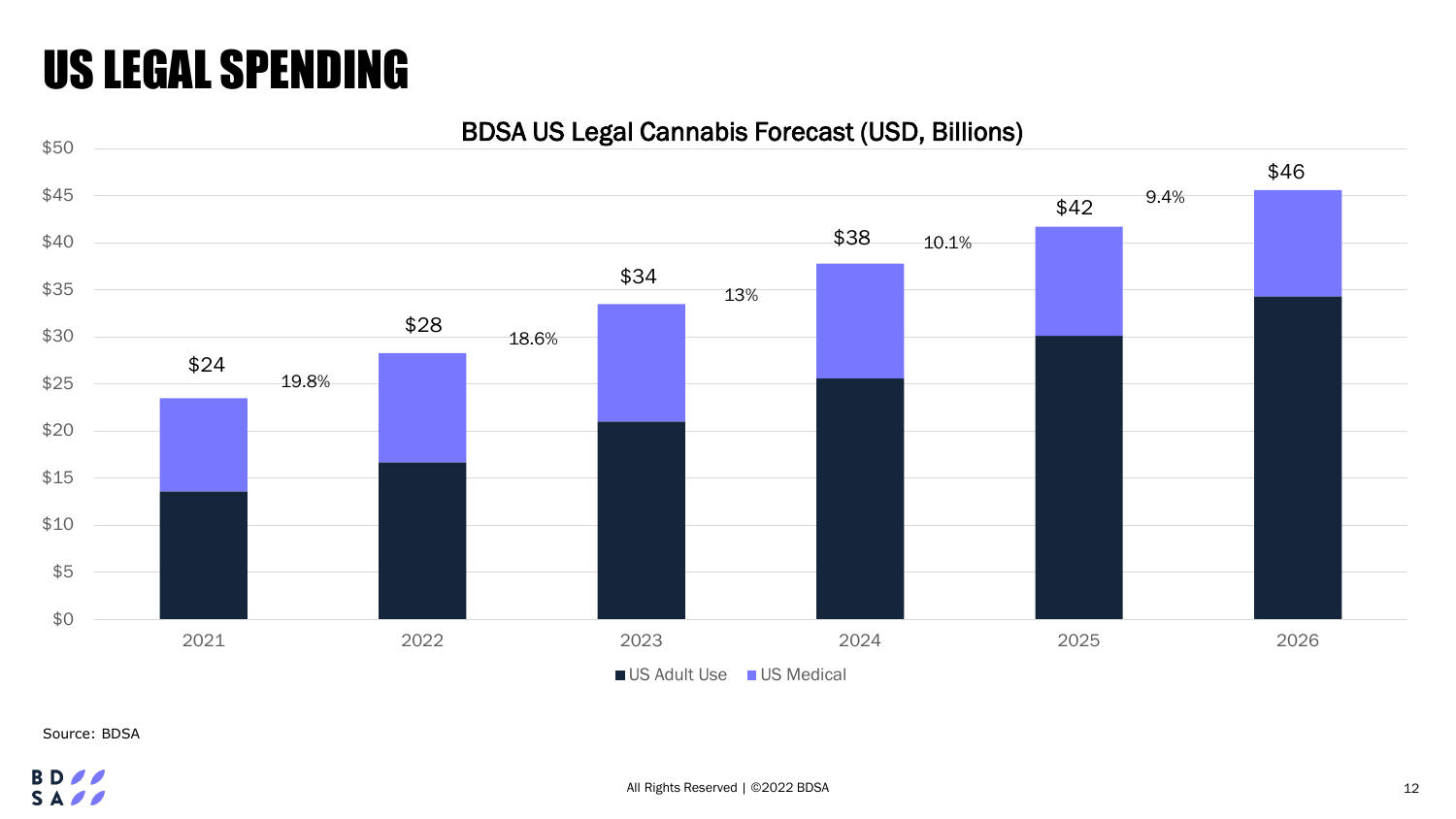### ALL EYES ON THE EAST: NEW YORK EXAMPLE

#### New York Category Sales Forecast



Source: BDSA Market Forecast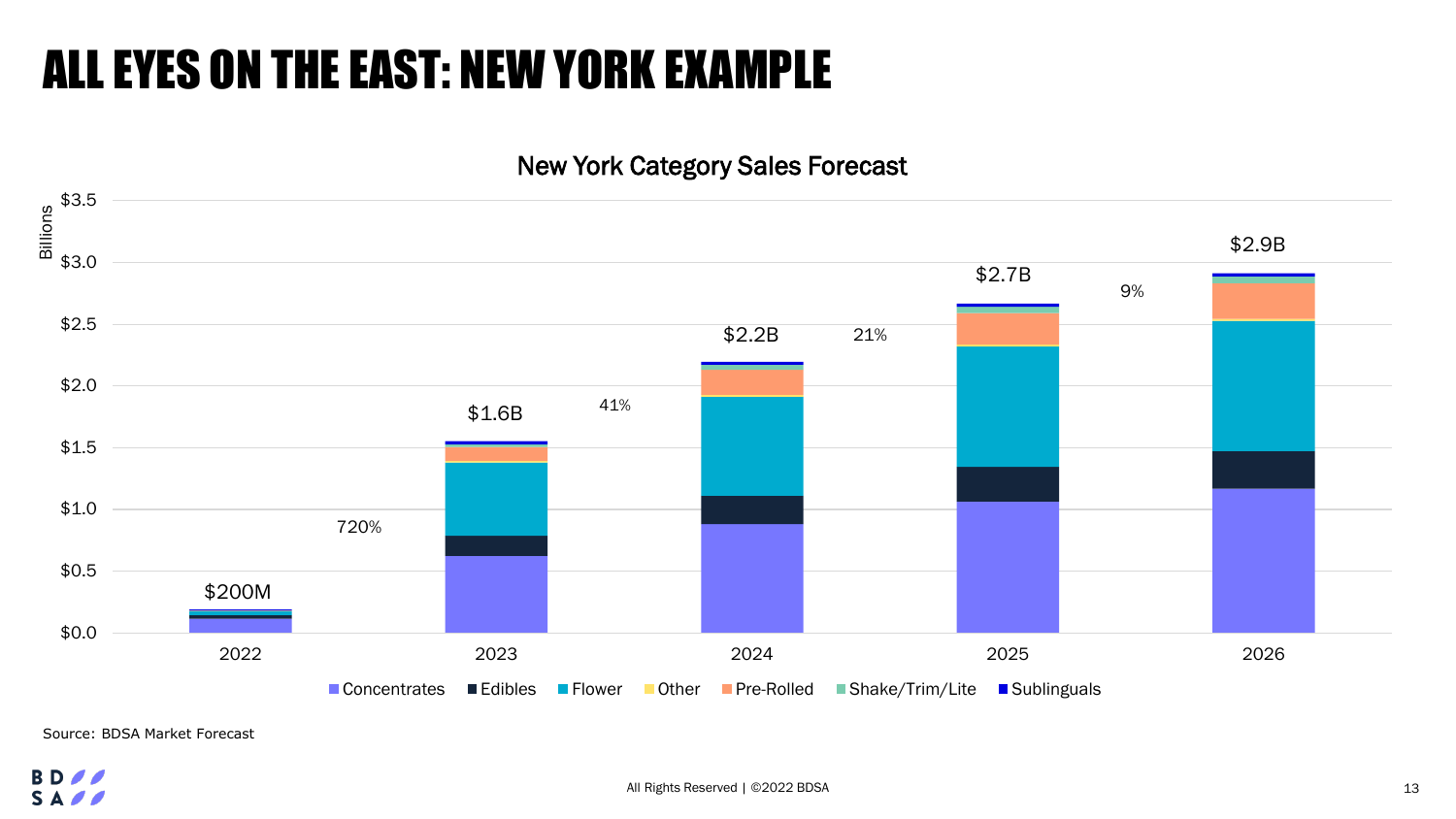

### CANADA

14

 $\bullet\bullet\bullet\bullet$ 

 $\bullet$ 

 $\bullet\bullet\bullet\bullet$ 

 $\bullet\bullet\bullet\bullet\bullet$ 

 $\bullet\bullet\bullet\bullet$ 

 $\bullet$   $\bullet$   $\bullet$   $\bullet$ 

 $\bullet\bullet\bullet\bullet\bullet$ 

 $\bullet\bullet\bullet\bullet\bullet$ 

 $\bullet\bullet\bullet\bullet\bullet$ 

 $\bullet$   $\bullet$   $\bullet$   $\bullet$   $\bullet$ 

 $\bullet\bullet\bullet\bullet$ 

 $\bullet\bullet\bullet\bullet$ 

 $\bullet\bullet\bullet\bullet$ 

 $\bullet\bullet\bullet\bullet$ 

 $\bullet\bullet\bullet\bullet$ 

 $\bullet\bullet\bullet\bullet$ 

 $\bullet\bullet\bullet\bullet$ 

 $\bullet$   $\bullet$   $\bullet$   $\bullet$ 

 $\bullet\bullet\bullet\bullet$ 

 $\bullet\bullet\bullet\bullet\bullet$ 

 $\bullet\bullet\bullet\bullet\bullet$ 

 $\bullet\bullet\bullet\bullet\bullet$ 

 $\bullet$  (

 $\bullet$  (

 $\bullet$  (

 $\bullet$ 

 $\bullet$ 

 $\bullet$ 

 $\bullet$ 

 $\bullet$  (

 $\bullet \bullet$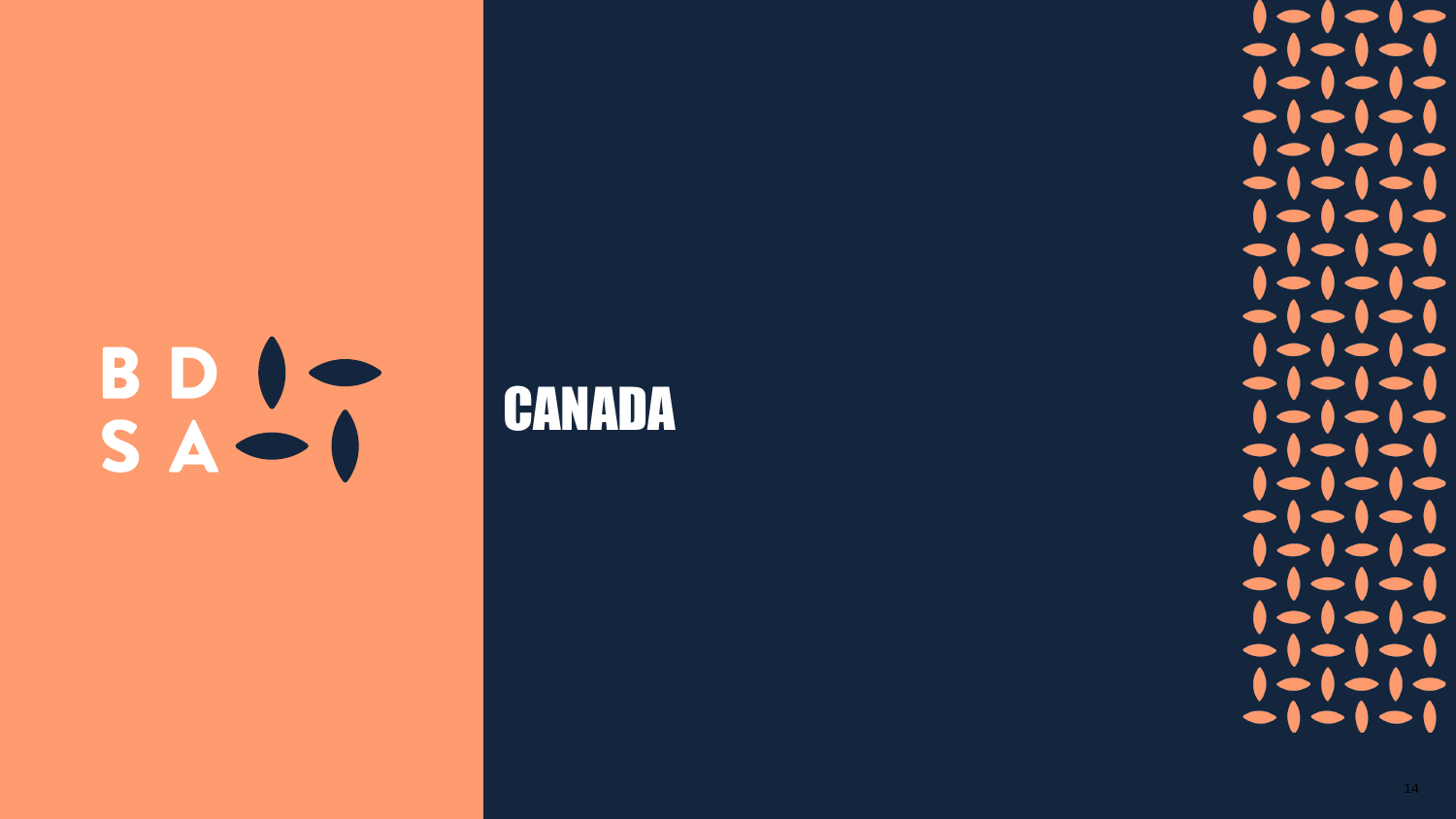### KEY CANADA TAKEAWAYS

- Legal cannabis spending in Canada grew by 47% to \$3.8 billion in 2021
	- Adult-use retail sales slowed in 1H21 but picked up in 2H, ending the year at \$3.6 billion.
	- Medical sales in 3Q were higher than expected, BDSA estimates year total at \$369 million.
- Medical sales are expected to decline 13% to \$302 million in 2022
	- BDSA forecasts patients declining from an estimated 267K in 2021 to 243K in 2022.
- Adult-use sales expected to grow 26% to \$4.3 billion
	- Ontario's robust dispensary roll-out over the past two years
		- The province's share of total adult-use retail sales has grown from 27% 2020 to 41% in 2021.
	- Cannabis 2.0 products such as edibles and vapes continue to gain share where available
		- Category mix is evolving toward that of more-mature US markets.
		- Edibles reached the 7% share range in AB, BC, and ON in 2021. Very limited form factors in QC.
		- Vapes reached 18% in AB, 14% in BC, 15% in ON in 2021. Not allowed in QC.

Note: The figures above are in US dollars. BDSA relies on data from the Canadian government and partner Hifyre for monthly and quarterly sales data on the adult-use retail, total adult-use, medical, and illicit channels. T *data is provided in Canadian dollars and BDSA converts this to US dollars using the average annual exchange rate as provided by Bank of Canada. BDSA does not forecast exchange rates.*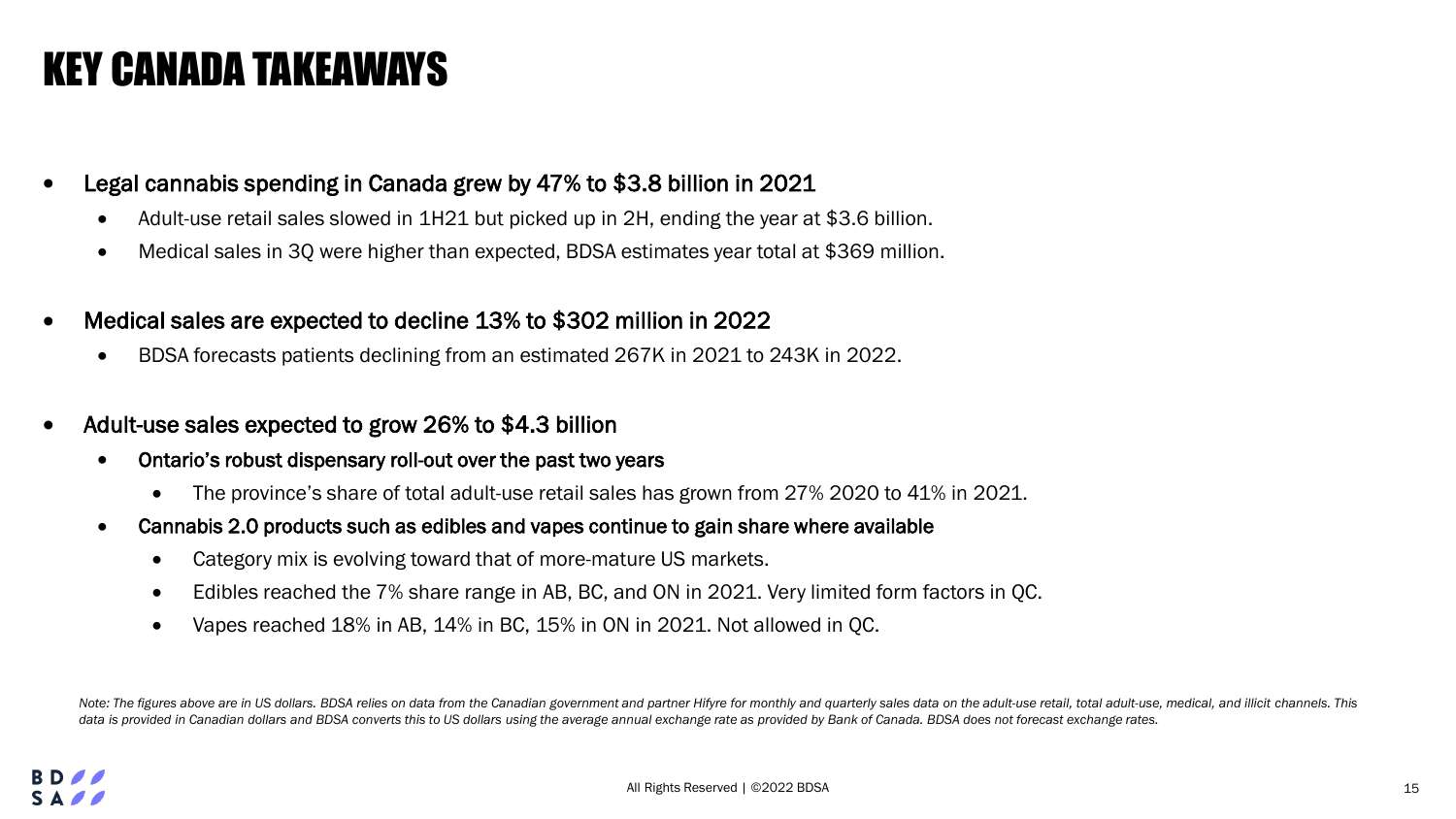### CANADA LEGAL SPENDING



Source: BDSA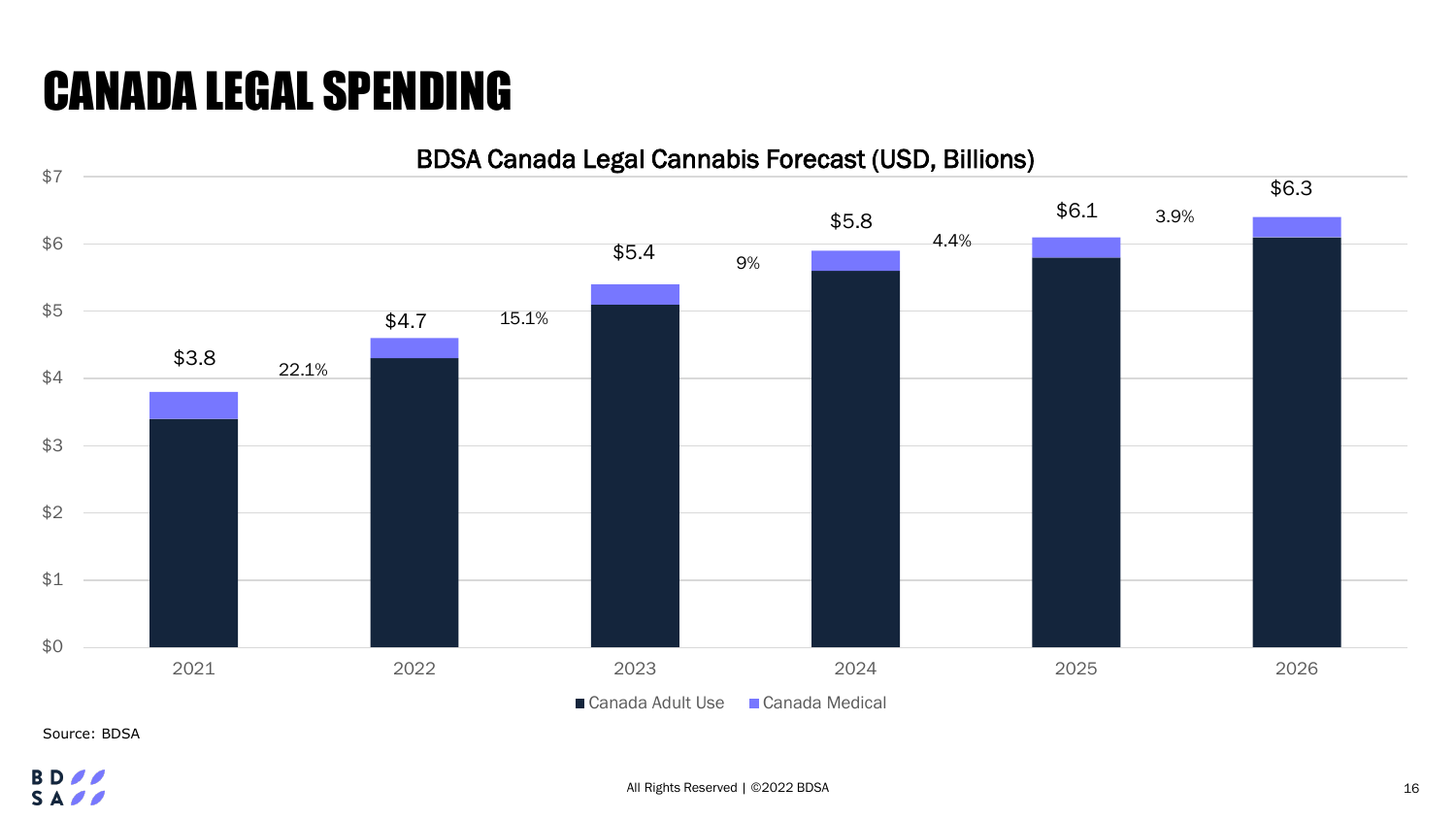

### INTERNATIONAL

 $\bullet$  (

 $\bullet$   $\bullet$ 

 $\bullet$   $\bullet$ 

 $\bullet$   $\bullet$ 

 $\bullet$   $\bullet$ 

 $\bullet\bullet\bullet$ 

 $\blacktriangleright$  (

 $\blacktriangleright$  (

 $\bullet$ 

 $\bullet$ 

 $\blacksquare$ 

 $\bullet$  (

 $\bullet$   $\bullet$ 

 $\bullet$  (

 $\bullet$  (

 $\bullet\bullet\bullet\bullet$ 

 $\bullet$ 

 $\bullet$   $\bullet$ 

 $\blacktriangleright$  (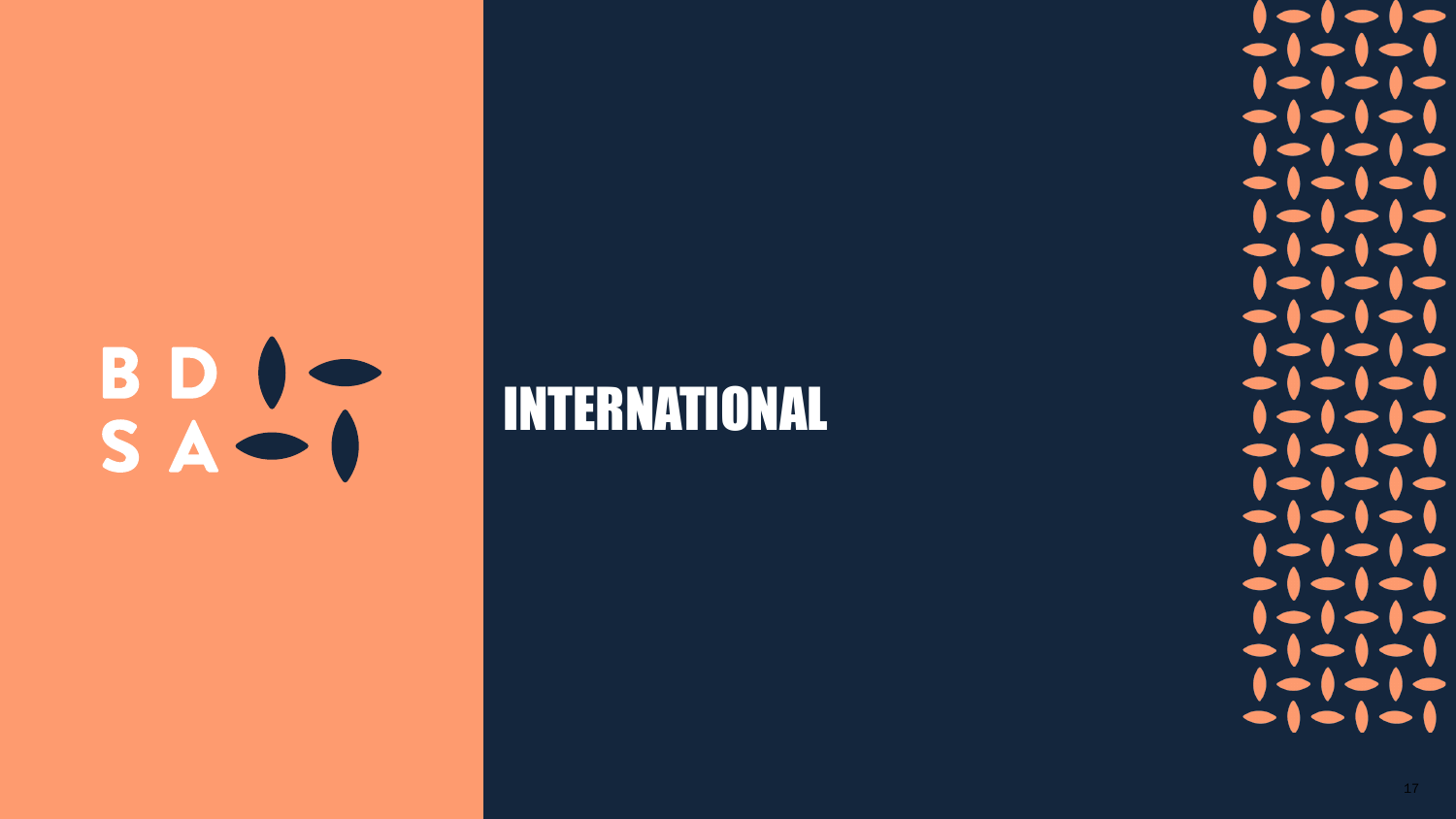### KEY INTERNATIONAL TAKEAWAYS

#### • International market continues to be driven by Germany and Mexico

- Germany
	- Medical market remains sluggish, driven by non-reimbursed prescriptions. Adult-use now seems likely in the ~22-23 timeframe.
	- BDSA has forecast sales to begin in 2024, contingent upon legalization and regulation.
	- Population is twice the size of California's, so the market will be huge—BDSA forecasts \$1.3 billion first-year sales.
- Mexico
	- A June 2021 Supreme Court decision cleared the way for eventual adult-use sales.
	- Draft regulations were circulating by the end of 2021.
	- BDSA expects adult-use sales beginning in mid-2023 and reaching \$145 million that year, assuming regulation passes in 2022.
- All other markets
	- Updated based on actual patient and spending data as available.
	- Patients moving to private sources, especially in the UK where access through the NHS is limited.

*Note: BDSA now includes "rest of world" in GreenEdge (which drives increased illicit sales contribution)*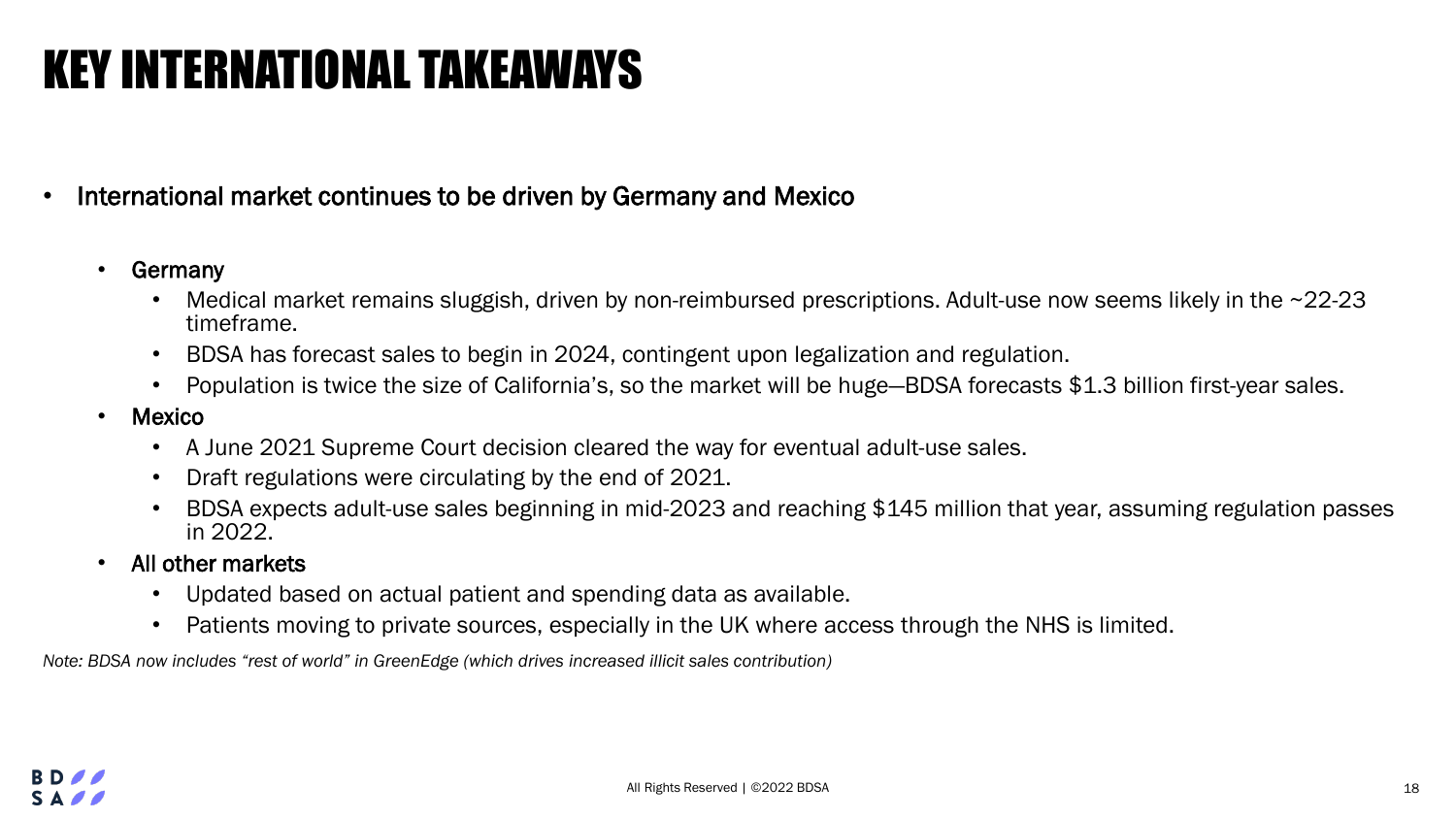### INTERNATIONAL LEGAL SPENDING



**Note:** International excludes US and Canada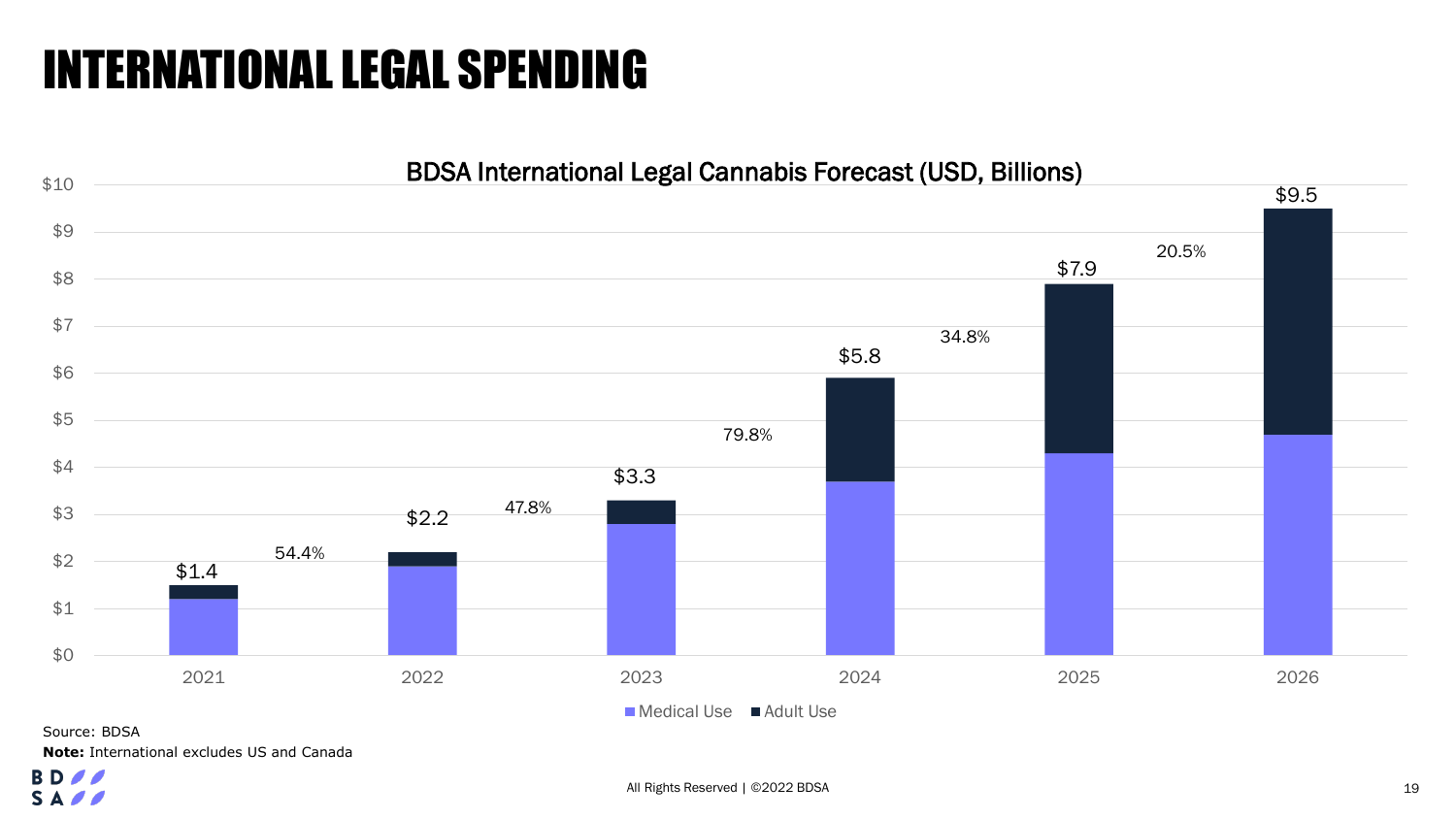

### CATEGORY SALES CHANGES

20

 $\bullet$  (

 $\bullet$  (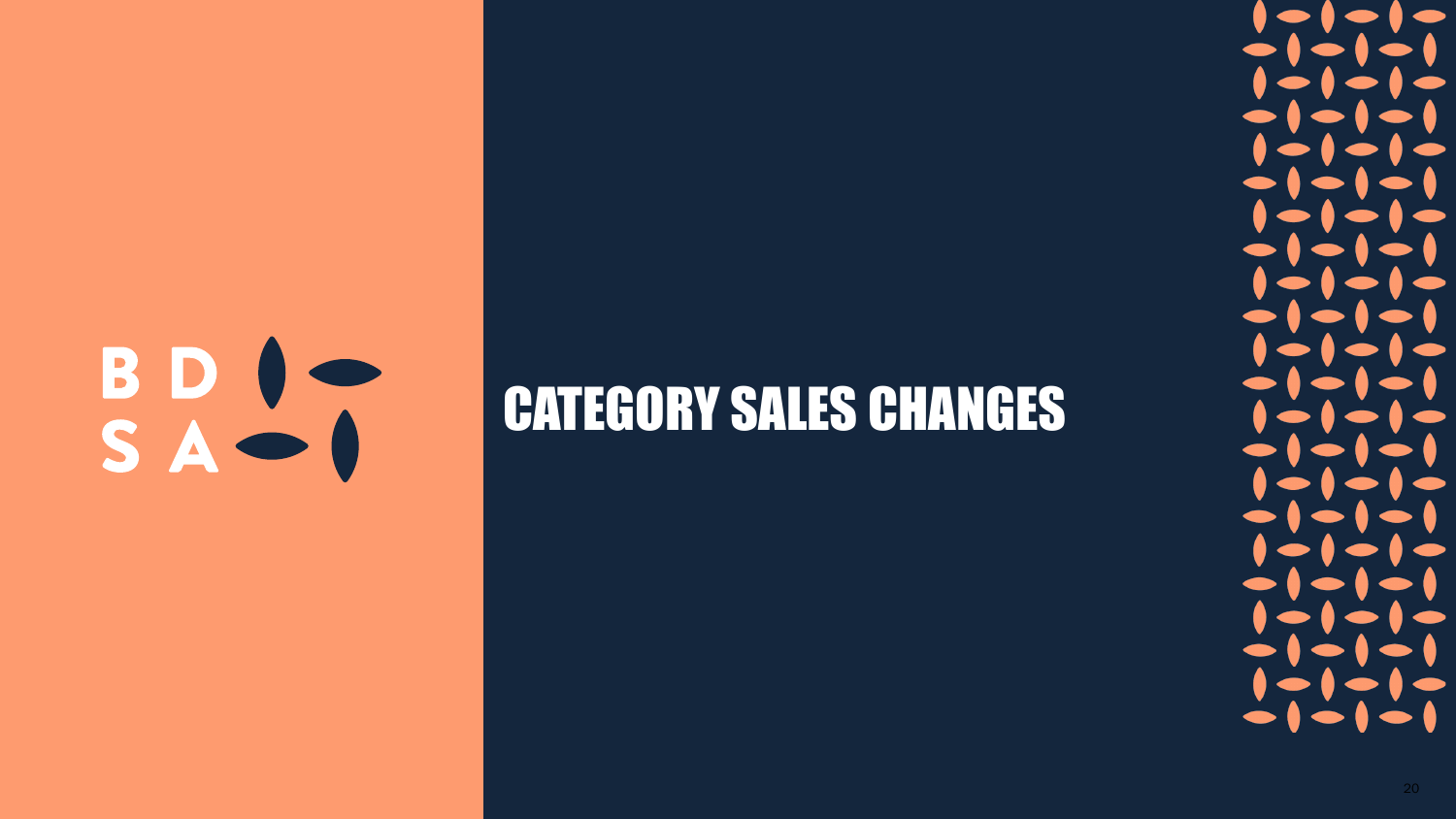## US CATEGORY SHARE: ADULT-USE VS MEDICAL, 2021

- Many Medical-only markets have removed product restrictions, allowing the category share to move closer to that seen in Adult-use markets.
	- In 2021, Medical markets overall still saw edibles, dabbable concentrates, and pre-rolled joints making up a smaller share of dollar sales, while vapes make up a larger share of category dollar sales than in Adult-use markets.



Source: BDSA Retail Sales Tracking; BDSA Market Forecast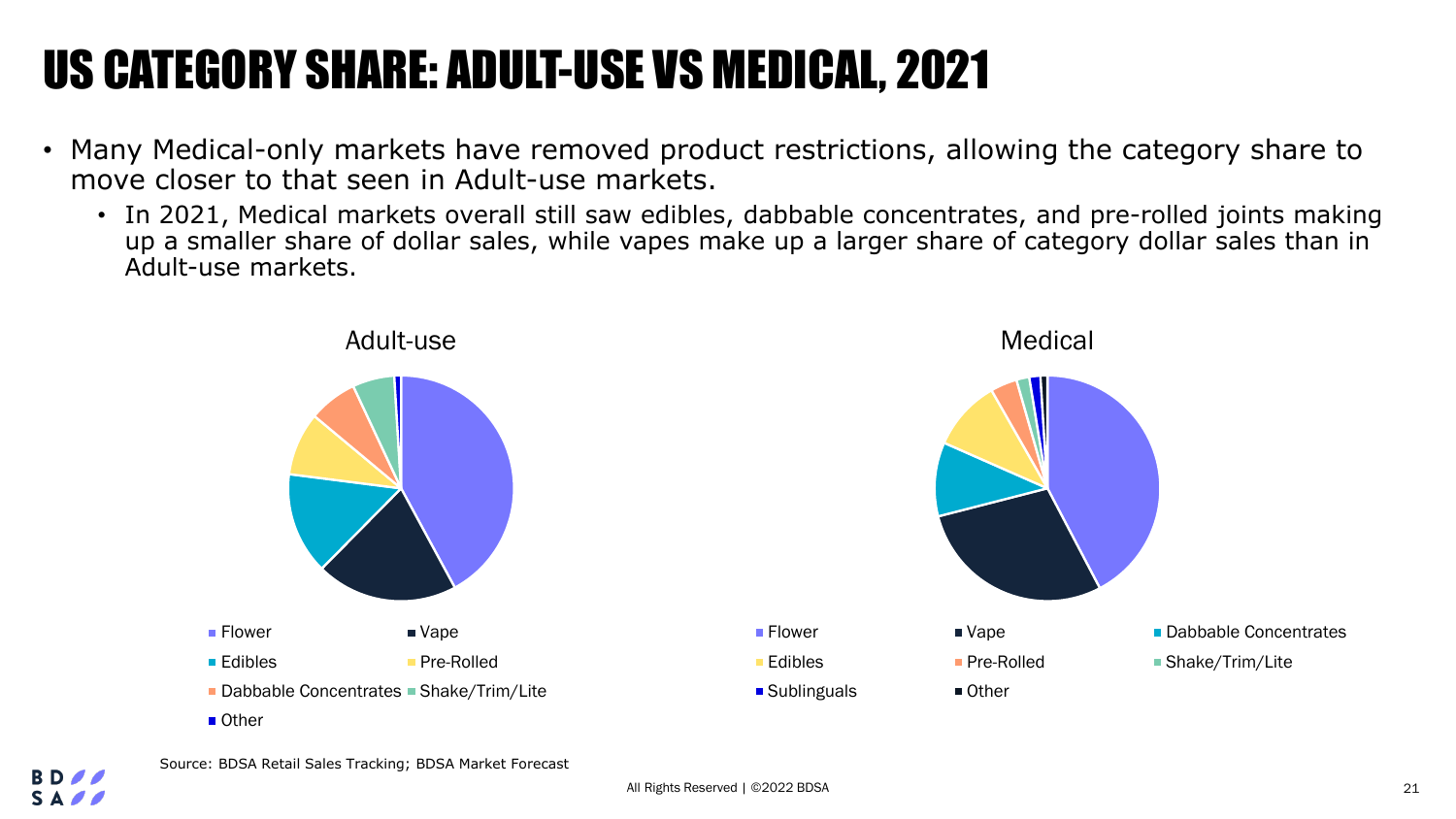### US CATEGORY EVOLUTION

US Category Evolution



Source: BDSA Retail Sales Tracking; BDSA Market Forecast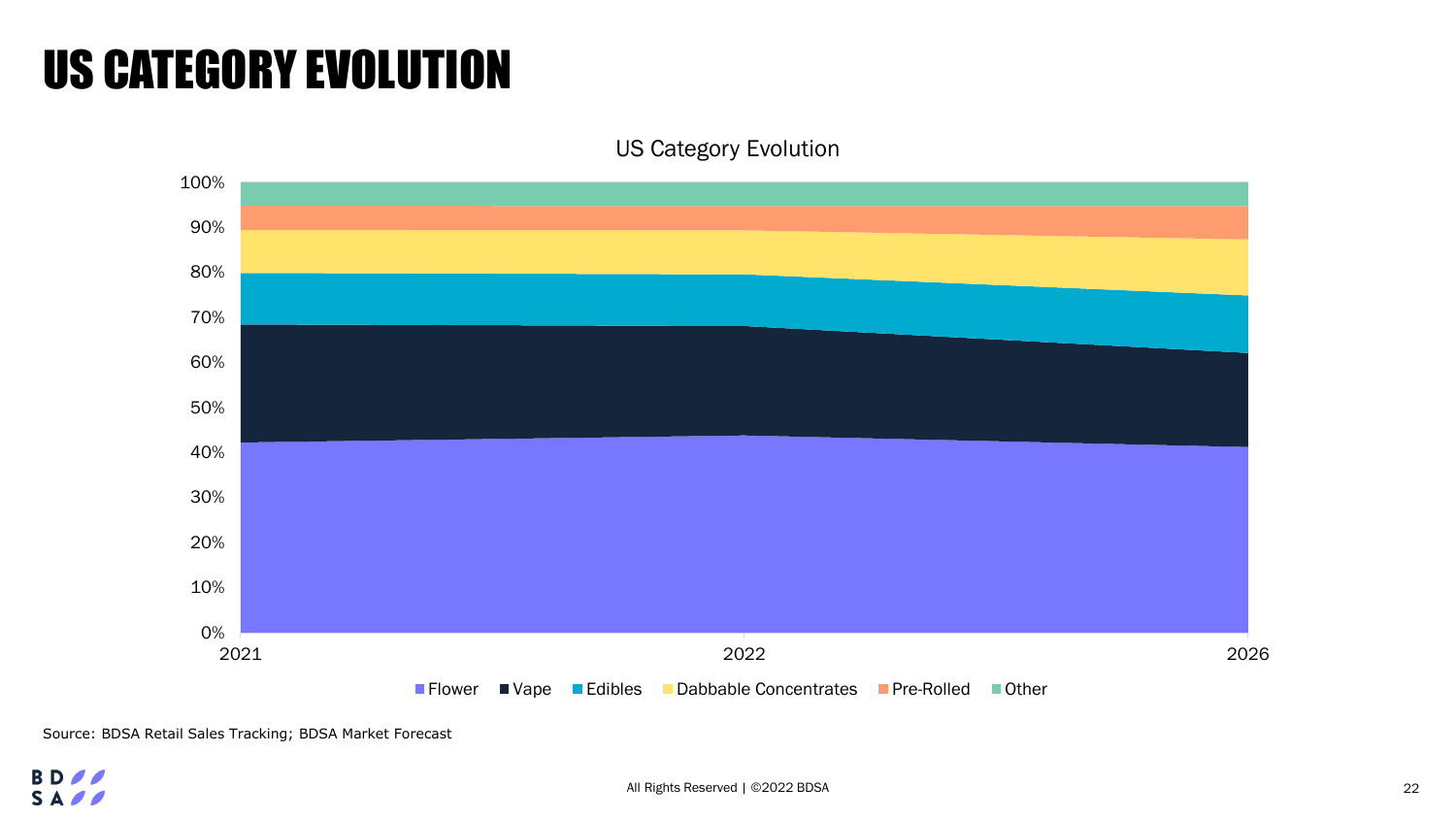### CANADA CATEGORY EVOLUTION

Canada Cannabis Market Category Evolution



Source: HiFyre; BDSA Market Forecast